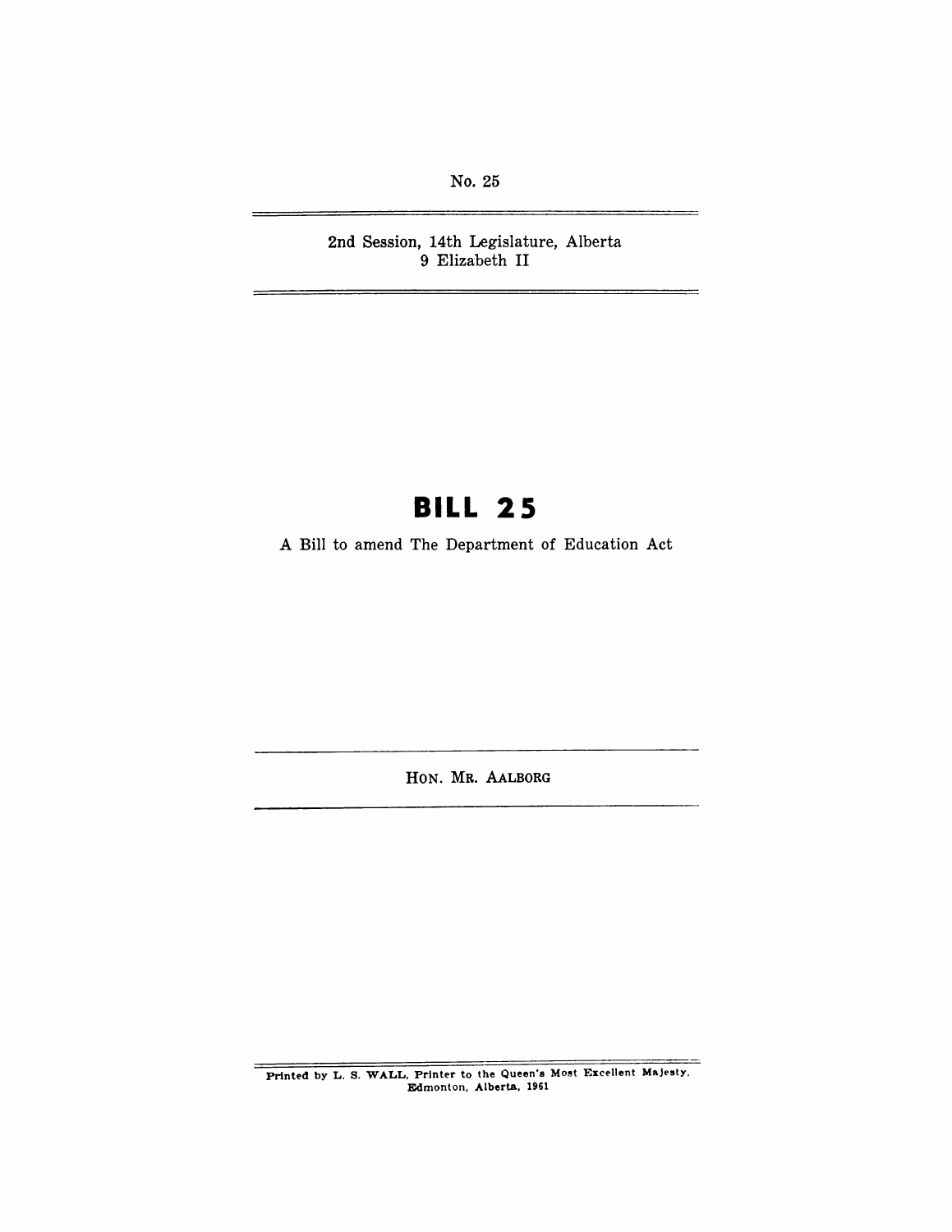**Explanatory Note** 

**2.** The Minister is given authority to make regulations for the control and licensing of private kindergartens.

### **3.** Section 13, subsections (1) and (2) presently read:

"13. (1) The Minister may have school books printed and published and may also purchase school books and books for school library purposes, and school supplies, and may sell the same to school districts or divisions or teachers or other persons.

(2) The Provincial Treasurer may advance from time to time out of the General Revenue Fund such sums of money as are required to pay for the primation for the primation for the prichase of school supplies, but the aggrega

#### **4.** Section 15, subsections (1) and (2) presently read:

"15. (1) Upon the requisition of the Minister, the Provincial Treasurer may advance out of the General Revenue Fund such sums of money as are required to pay the premiums upon the bonds of treasurers of school districts o

(2) The aggregate amount of such sums of money so advanced out- standing at any time shall not exceed two thousand dollars.".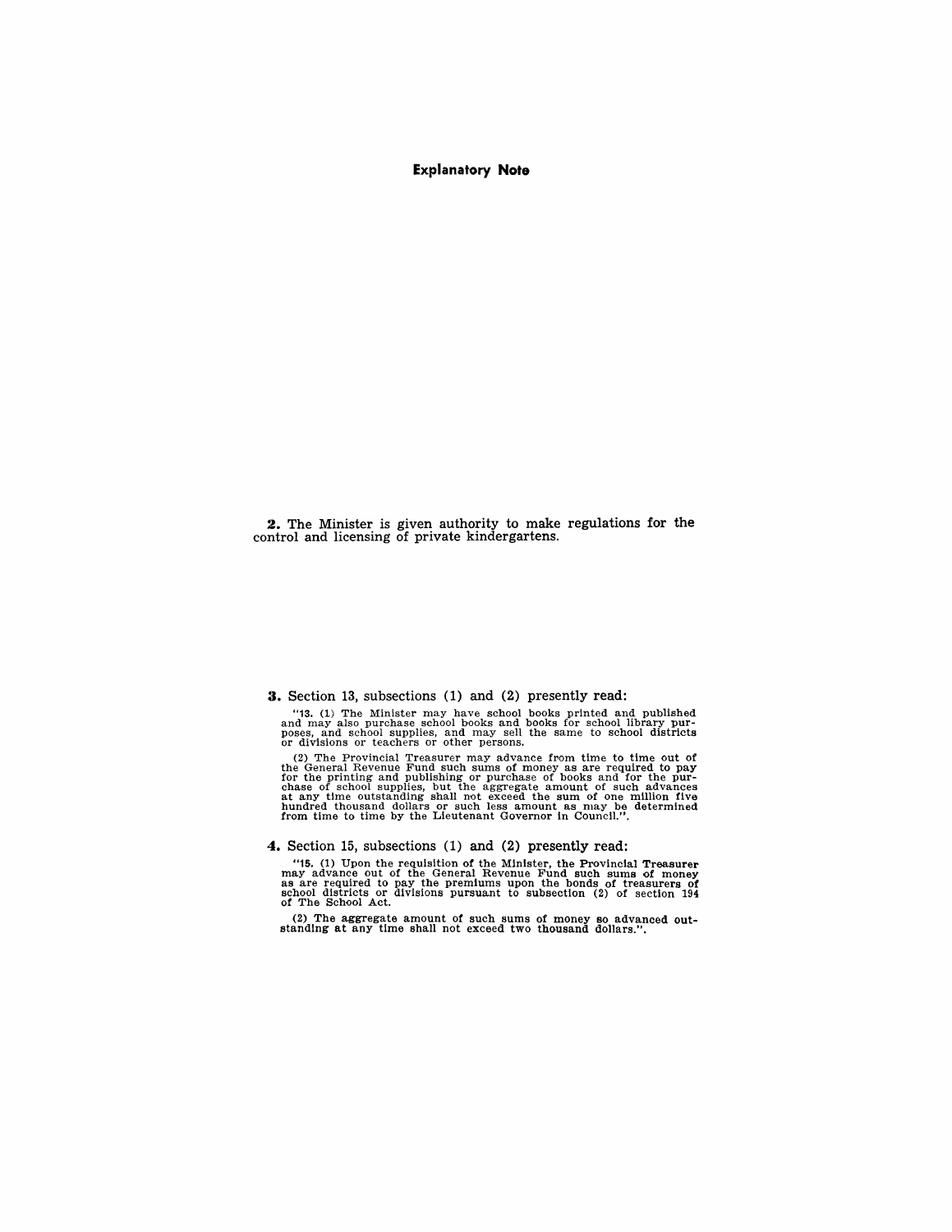## **BILL**

### No. 25 of 1961

An Act to amend The Department of Education Act

*(Assented to* , 1961)

HER MAJESTY, by and with the advice and consent of the Legislative Assembly of the Province of Alberta, enacts as follows:

*1. The Department of Education Act,* being chapter 95 of the Revised Statutes, is hereby amended.

2. Section 7, clause (a) is amended

- (a) by striking out the word "and" at the end of subclause (iii) and by adding the word "and" at the end of subclause (iv),
- (b) by adding the following subclause immediately after subclause (iv) :
	- (v) for the definition, control and licensing of kindergartens other than kindergartens operated by school boards pursuant to *The School Act,*

3. Section 13, subsection (2) is amended by striking out the words "one million five hundred thousand" and by substituting the words "two million".

4. Section 15, subsection (2) is amended by striking out the words "two thousand" and by substituting the words "three thousand".

5. This Act comes into force on the day upon which it is assented to.